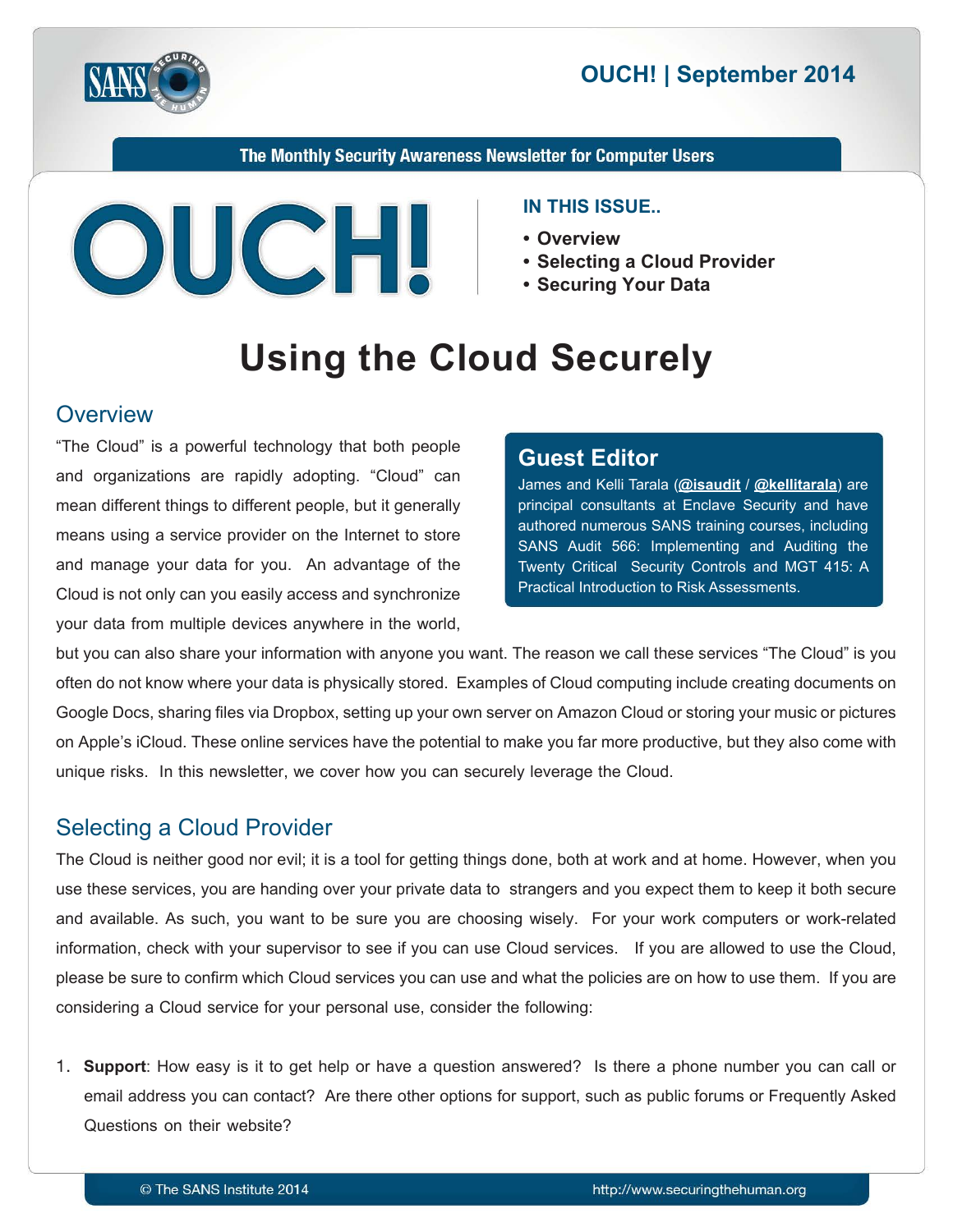# **2014 | OUCH! | September 2014**



### **Using the Cloud Securely**

- 2. **Simplicity**: How easy is it to use the service? The more complex the service is, the more likely you are to make mistakes and accidentally expose or lose your information. Use a Cloud provider you find easy to understand, configure and use.
- 3. **Security:** How will your data get from your computer to the Cloud? Is the connection secured by encryption? How is your data stored in the Cloud? Is it encrypted? If so, who can decrypt your data?
- 4. Terms of Service: Take a moment to review the Terms of Service. (They are often surprisingly easy to read.) Confirm who can access your data and what your legal rights are.

#### **Securing Your Data**

Once you have selected a Cloud service, the next step is to make sure you use it properly. How you access and



*The Cloud can make your information more accessible and help make you more* productive, but be careful how you store and share your information.

share your data can often have a far greater impact on the security of your files than anything else. Some key steps you can take include:

- 1. **Authentication**: Use a strong, unique passphrase to authenticate to your Cloud account. If your Cloud provider offers two-step verification, we highly recommend that you enable it.
- 2. Sharing Files/Folders: The Cloud makes it very simple to share -- sometimes too simple. In a worst-case scenario, you may accidently make your files or even entire folders publicly available to the entire Internet. The best way to protect yourself is to not share any of your files with anyone by default. Then only allow specific people (or groups of people) access to specific files or folders on a need-to-know basis. When someone no longer needs access to your files, remove their access. Your Cloud provider should provide an easy way to track who has access to your files and folders.
- 3. Sharing Files/Folders Using Links: One common feature of some Cloud services is the ability to create a web link that points to your files or folders. This feature allows you to share these files with anyone you want by simply providing a web link. However, this approach has very little security. Anyone that knows this link may have access to your personal files or folders. If you send the link to just one person, that person could share that link with others